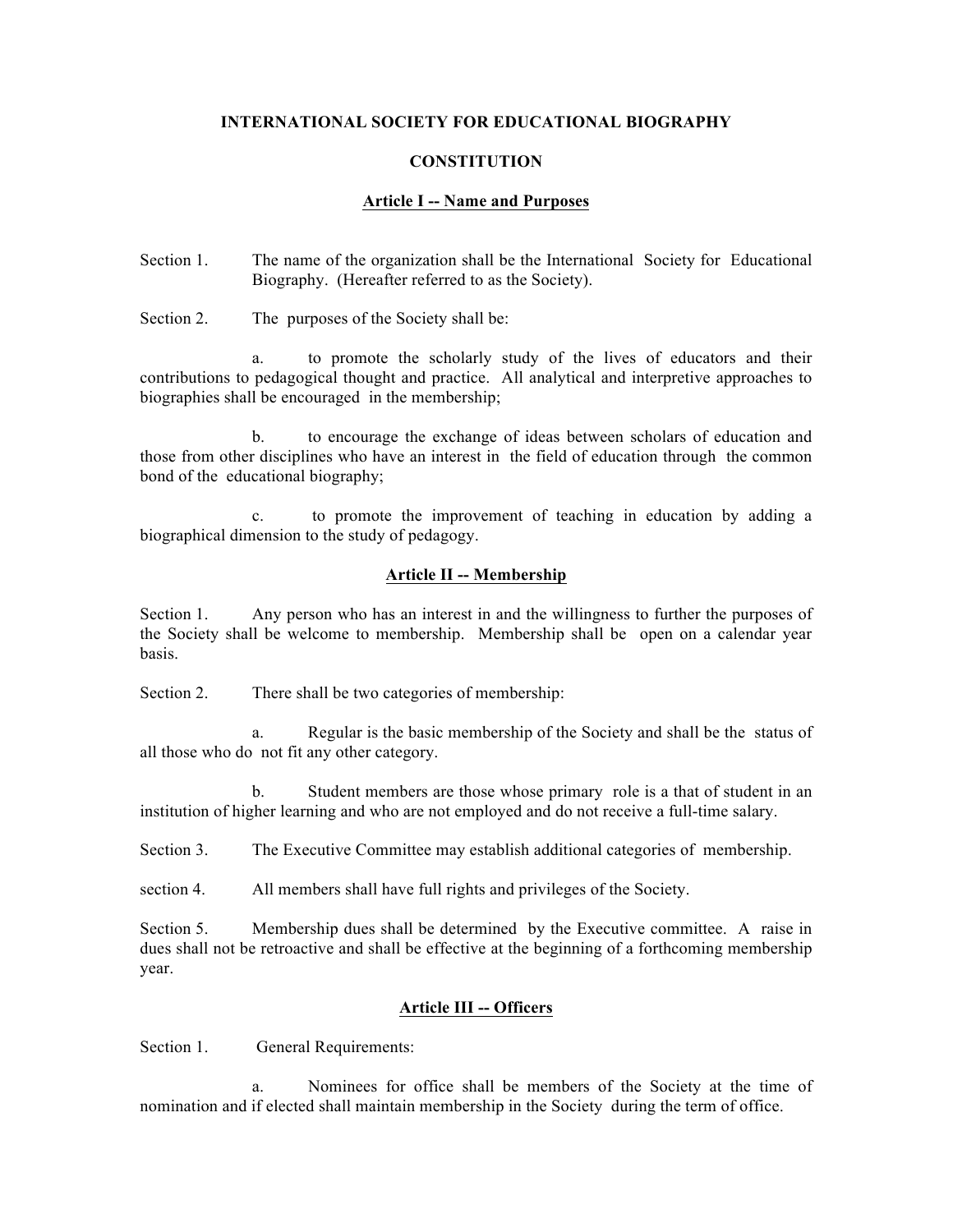b. Any officer who fails to maintain membership in the Society or who fails to perform the duties of office satisfactorily may be removed from office by a vote of twothirds of the Executive Committee.

c. No person shall hold more than one elected or appointed office simultaneously.

Section 2. The chief executive officer of the Society shall be the President who shall succeed for a one-year to that position from the office of the President-elect. The President shall preside at meetings of the Society and the Executive Committee and shall appoint the Nominating committee.

Section 3. The President shall become the Immediate Past President and shall serve on the Executive Committee for a one-year term after servings President.

Section 4. The following officers shall be elected by the membership:

a. The President-Elect shall be elected annually for a one-year term and shall become President the following year. The President-elect shall chair the Program Committee and shall appoint its members.

The President Elect shall preside at meetings of the Society and the Executive Committee in the absence of the President and shall assume the office of President whenever there is a vacancy in that position. Completion of another President's term shall not affect the President-elect's right to serve as President for a normal term. The duties of Presidentelect shall be performed by the Immediate Past President when there is a vacancy in that office, and at the next regular election the membership shall elect a person to succeed to the presidency for the term that would have been filled by the President-Elect.

b. Three members shall be elected as At-Large officers of the Executive Committee for three-ear terms. One of these officers shall be elected each year. Mid-term atlarge vacancies on the Committee shall remain unfilled until the next regular election, at which time they may be filled for the remainder of their term through the regular election procedure.

The following officers shall be elected by the membership:

c. The Secretary shall be elected and serve for three years. The Secretary shall keep the minutes and current records of the Society and the Executive Committee; shall prepare notices of meetings; shall prepare accounts of the Society's activities in the form of a newsletter; shall conduct elections shall conduct membership campaigns; shall perform other duties at the direction of the Executive Committee, and shall, with the Treasurer, prepare financial statements and budget proposals and shall advise the President about the membership status of persons holding elective offices or committee membership.

d. The Treasurer shall be elected and serve for three years. The Treasurer shall keep the funds and the financial records and shall, by direction of the Executive committee, pay the bills of the Society; shall have the membership list maintained; shall advise the Nominating committee on the membership status of persons being considered for election to office; shall, with the Secretary, prepare financial statements and budget proposals and shall advise the President about the membership status of persons holding elective offices or committee memberships.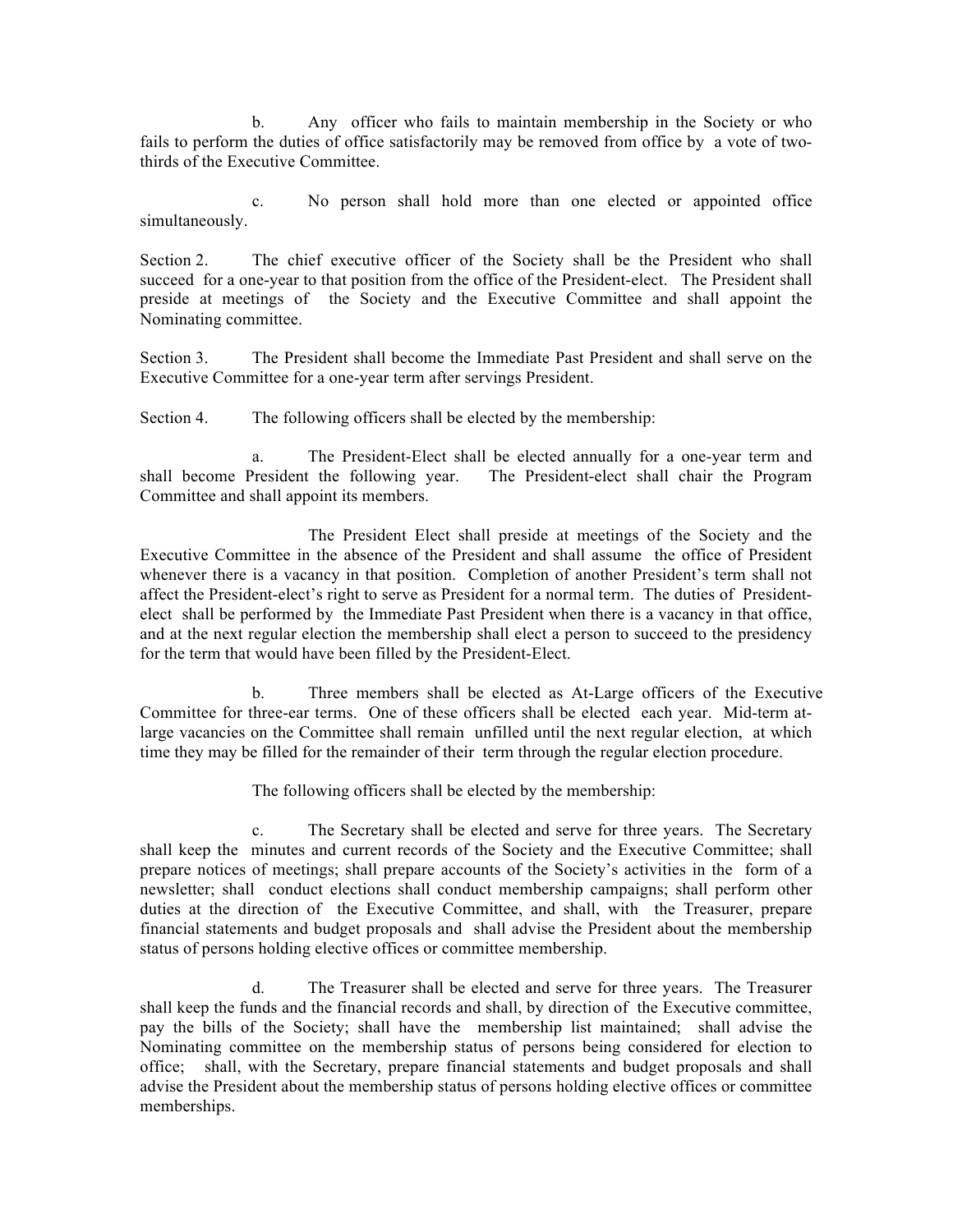Section 5. The Society shall co-sponsor the publication of Vitae Scholasticae, a newsletter, and such other publications as may further the Society's goals and work.

Section 6. The Editor-in-Chief of Vitae Scholasticae shall:

a. be a non-voting member of the Executive Committee;

b. appoint Assistant or Associate Editors as the need rises to help carry out editorial functions; c. appoint a Managing Editor to carry out such duties as the Editor-in-Chief

shall assign;

d. appoint an Editorial Advisory Board to assist in manuscript acquisition and selection and to offer suggestions manuscript acquisition and selection and to offer suggestions and guidance in all matters appropriate to Vitae Scholasticae. Those members of the Editorial Advisory Board who are not able to participate in the Society's activities except for their association with Vitae Scholasticae may be offered membership in the Society without the assessment of annual dues.

e. recommend subscription rates for members of the Society to the Executive Committee.

Section 7. Terms of office shall begin immediately following the close of the annual meeting.

## **Article IV-- Executive Committee**

Section 1. The Executive Committee:

a. Shall be the principal policy-making body of the Society and may adopt rules and regulations necessary for the conduct and maintenance of the Society;

b. Shall be comprised of the elected officers of the Society (the President, President-Elect, Immediate Past President, At-Large Officers, the Secretary, and Treasurer). Only Committee members may vote in Committee proceedings; members of the Society may participate in Committee meetings when their advice is required, but shall not vote;

c. Shall appoint committee, commission, and board members where authorized;

d. Shall have control and management of the funds of the Society and shall determine the annual dues, the convention registration fees, and other assessments.

Section 2. A majority of the voting members of the Executive Committee shall constitute a quorum. Decisions of the Committee shall be by a majority of those present and voting, except when removing an elected officer which requires a two-thirds vote of the Committee (Art. III Sec. 1.b.).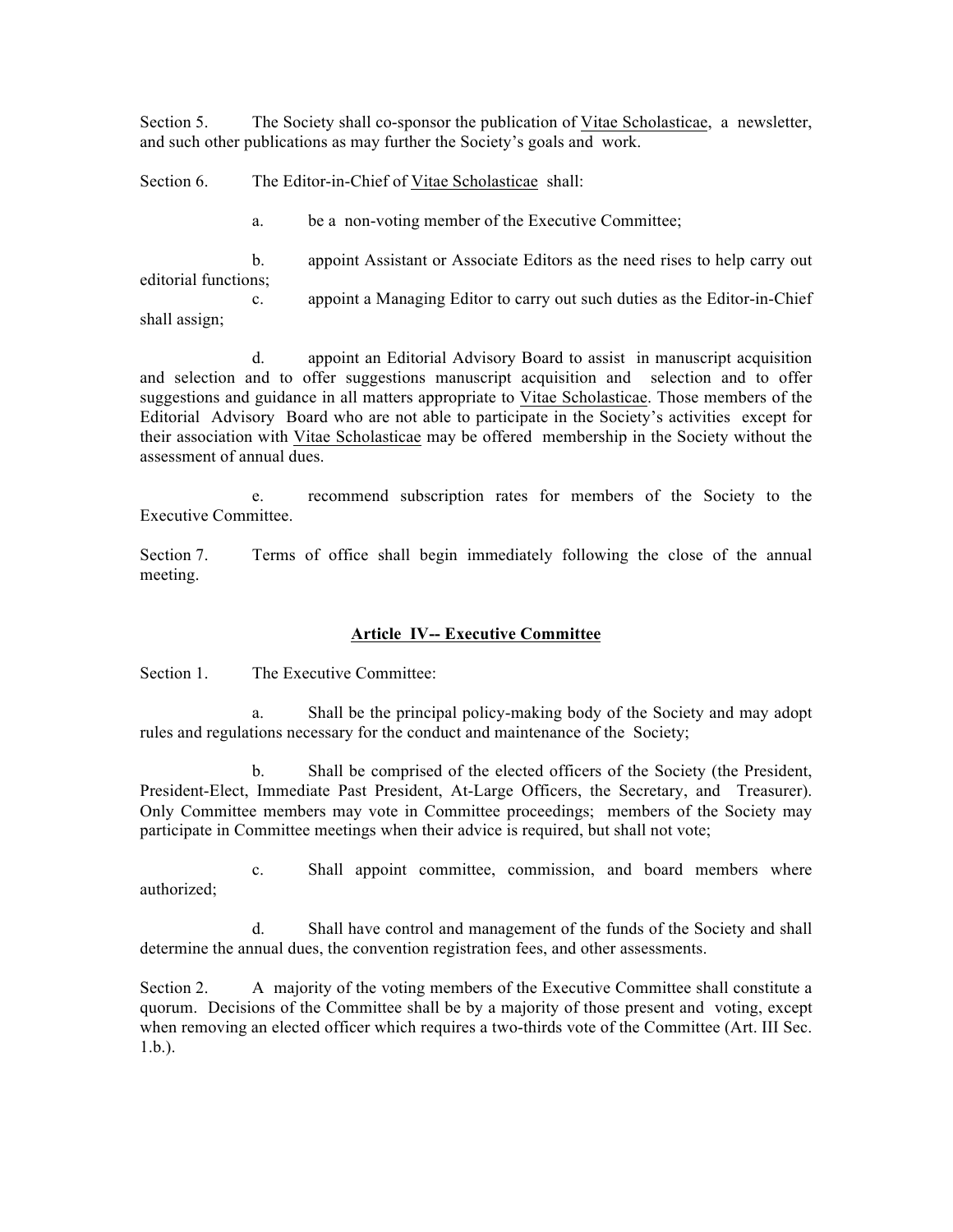Section 3. Policy decisions of the Executive Committee shall be presented to the membership for ratification at the annual business meeting whenever one-third of the Committee members present and voting request to do so.

## **Article V -- Committees, Commissions, Boards**

Section 1. General requirements:

a. Appointees to committees, commissions, and boards shall be members of the Society at the time of their appointment and shall maintain their memberships throughout their appointments.

b. Failure to maintain membership or to perform committee, commission, or board duties satisfactorily shall be reason for removal from office upon a two-thirds vote of the Executive Committee present and voting.

Section 2. There shall be a Nominating Committee appointed each year by the President, which shall perform the duties outlined in Article VI, Elections.

Section 3. There shall be a Program Committee appointed each year by the President Elect, to be responsible for planning and conducting the annual meeting and other membership sessions held during the year.

Sections 4. The Executive Committee may establish other committees, commissions, and boards to carry on the work of the Society.

### **Article VI -- Elections**

Section 1. Elections shall be held annually.

Section 2. Procedure:

a. The President shall appoint each year from among the voting members of the Society a Nominating Committee of not less than three persons. The President shall designate the chairperson of the committee.

b. The names of the members of the Nominating Committee shall be announced to the membership of the Society, who shall be invited to suggest nominees for office.

c. The Nominating Committee shall prepare a slate of nominees for office. Nominees must be paid up members of the Society at the time of their nomination and shall have indicated their consent and commitment to serve as officers.

d. The Nominating Committee's slate shall be presented at the annual meeting of the Society. If there are additional nominations from the floor, voting shall be by secret ballot at the meeting.

# **Article VII -- Meetings**